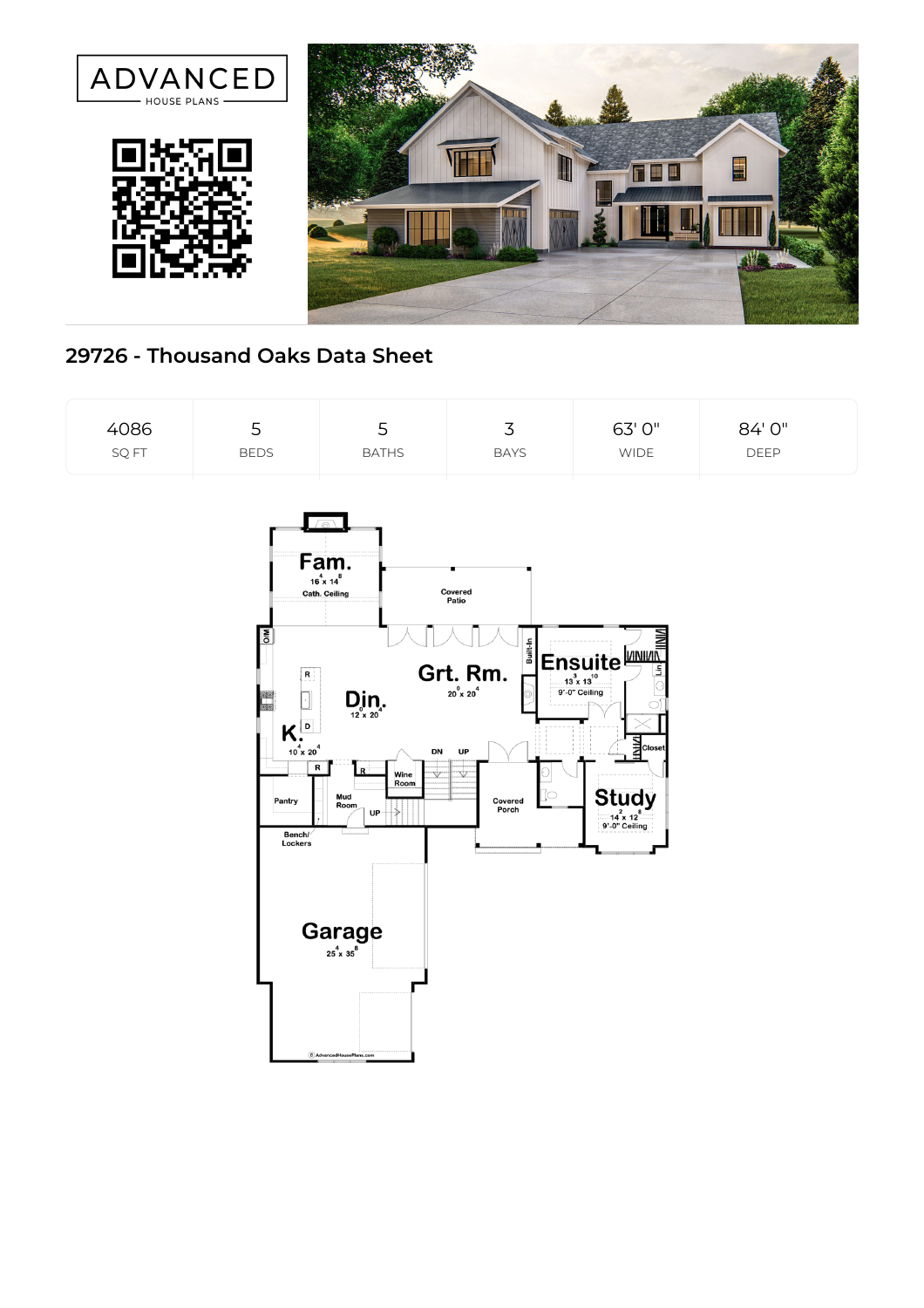

## **Construction Specs**

| Layout                                                                        |              |
|-------------------------------------------------------------------------------|--------------|
| Bedrooms                                                                      | 5            |
| Bathrooms                                                                     | 5            |
| Garage Bays                                                                   | 3            |
| <b>Square Footage</b>                                                         |              |
| Main Level                                                                    | 2142 Sq. Ft. |
| Second Level                                                                  | 1944 Sq. Ft. |
| Garage                                                                        | 890 Sq. Ft.  |
| <b>Total Finished Area</b>                                                    | 4086 Sq. Ft. |
| <b>Exterior Dimensions</b>                                                    |              |
| Width                                                                         | 63' 0"       |
| Depth                                                                         | 84'0"        |
| <b>Default Construction Stats</b><br>Stats are unique to the individual plan. |              |